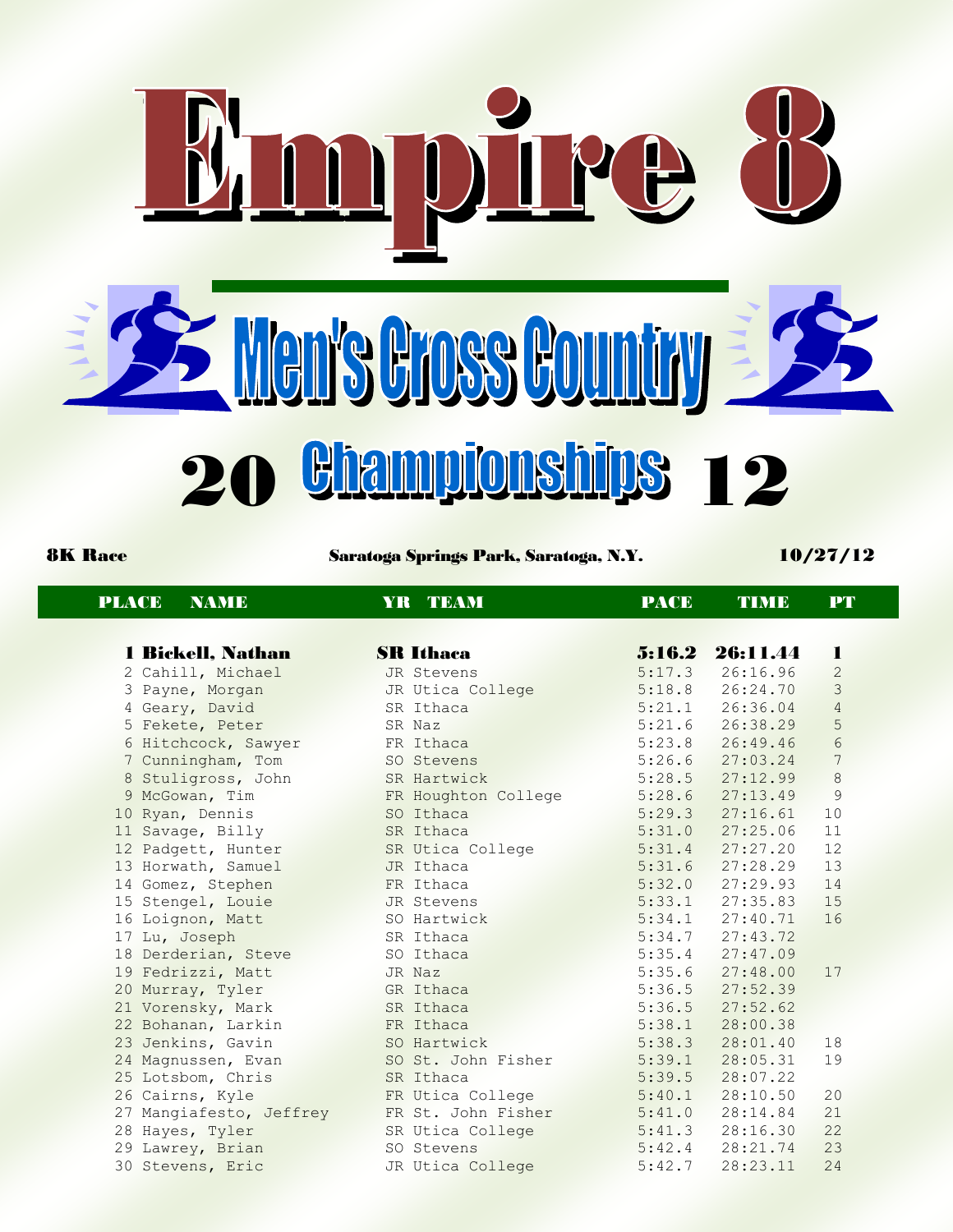31 Ben-Dor, Shai 32 Richards, David 33 Chapel, Nick 34 DeBernardis, Cody 35 Herbert, Matt 36 Kanaszka, Troy 37 Barresi, Kevin 38 Strough, Josh 39 McNamara, Jamie 40 Neureuter, Patrick 41 Lafaver, Jake 42 Lewis, David 43 Greiner, John 44 Harbol, Sam 45 Christopherson, Jason 46 Bombard, Matt 47 McKeehan, Zach 48 Rummel, Nolan 49 Mikols, Eric 50 Kelly, Ethan 51 Ippolito, Vince 52 Jablonski, Kevin 53 Deboer, Luke 54 Bradley, Adam 55 Zlatniski, Corey 56 Mance, Brenden 57 Edward, Potter 58 Lewis, Jonathan 59 Hilt, Zach 60 Moe, Ben 61 Gross, Arther 62 Downey, Isaac 63 Battaglia, Robert 64 Staats, Ethan 65 Foster, Eathan 66 Praise, Austin 67 Hartnett, Max 68 Zimmerman, Josh 69 Sedotto, Steve 70 Buckley, Daniel 71 Orlando, Jason 72 Johnson, Jeremiah 73 Andrews, Zach 74 Ramos, Jose 75 Cappello, Anthony 76 Weaver, Jeremy 77 Alexander, Keir 78 Garcia, Francis 79 Fitzgerald, Aaron 80 Moser, Justin 81 Massaro, Mark 82 Staples, Matt

|               | FR Ithaca                                 |         | 5                |
|---------------|-------------------------------------------|---------|------------------|
|               | JR Houghton College                       |         | 5                |
|               | SO Stevens                                |         |                  |
|               | FR Hartwick                               |         | $\frac{5}{5}$    |
|               | SO St. John Fisher                        |         | 5                |
|               | FR Stevens                                |         | 5                |
|               | SO Stevens                                |         |                  |
|               | SR Naz                                    |         |                  |
|               | SO Utica College                          |         | 5<br>5<br>5<br>5 |
|               | FR Naz                                    |         |                  |
|               | JR Naz                                    |         | $\frac{5}{5}$    |
|               | SR Utica College                          |         |                  |
|               |                                           |         | $\frac{5}{5}$    |
|               | FR St. John Fisher                        |         |                  |
|               | FR St. John Fisher                        |         | 5                |
|               | FR Ithaca                                 |         | 5                |
|               | SO Stevens                                |         | 5                |
|               | FR Stevens                                |         | 6                |
|               | JR Alfred U                               |         | $\sqrt{6}$       |
|               | FR St. John Fisher                        |         | $\sqrt{6}$       |
|               | FR Hartwick                               |         | $\sqrt{6}$       |
|               | SO St. John Fisher                        |         | $\sqrt{6}$       |
| SO            | St. John Fisher                           |         | $\sqrt{6}$       |
|               | FR Houghton College                       |         | 6                |
|               | JR St. John Fisher                        |         | 6                |
|               | FR Utica College                          |         | 6                |
|               | SR St. John Fisher                        |         | 6                |
|               | JR Alfred U                               |         | 6                |
|               |                                           |         | 6                |
|               | So Houghton College<br>SO St. John Fisher |         | 6                |
|               | SR Utica College                          |         | 6                |
|               | JR Alfred U                               |         | $\sqrt{6}$       |
|               | FR Stevens                                |         | $\sqrt{6}$       |
|               | JR St. John Fisher                        |         | $6\phantom{.}6$  |
|               | SR Hartwick                               |         | $\sqrt{6}$       |
|               | FR Alfred U                               |         | $\sqrt{6}$       |
|               |                                           |         | 6                |
|               | SR Utica College<br>SO St. John Fisher    |         | 6                |
|               | SO St. John Fisher                        |         | 6                |
|               | SR Utica College                          |         | 6                |
|               |                                           |         | 6                |
|               | So Houghton College                       |         |                  |
| $\mathsf{So}$ | Houghton College                          |         | 6<br>6           |
| FR            | Utica College                             |         |                  |
| FR            | Stevens                                   |         | 6                |
| SR            | St. John                                  | Fisher  | 6                |
| Sr            | Houghton                                  | College | 6                |
| SR            | Alfred U                                  |         | 6                |
| SR            | Hartwick                                  |         | 6                |
| SR            | Stevens                                   |         | $\sqrt{6}$       |
| JR            | Houghton                                  | College | 7                |
| SR            | Houghton                                  | College | 7                |
| SR            | St. John                                  | Fisher  | 7                |
| SR            | St. John                                  | Fisher  | 7                |
|               |                                           |         |                  |

| 5<br>42<br>8<br>$\ddot{\cdot}$                                | 28:24.02                                                                                |                                         |
|---------------------------------------------------------------|-----------------------------------------------------------------------------------------|-----------------------------------------|
| 5:43<br>5:43<br>5:44<br>5:45<br>5:46<br>7                     | $\ddot{\phantom{a}}$<br>28:28<br>10                                                     | 25                                      |
| 7                                                             | $\ddot{\phantom{0}}$<br>28:33<br>41                                                     | 26                                      |
| $\mathbf{1}$                                                  | : 35<br>$\ddot{\cdot}$<br>28<br>45                                                      | 27                                      |
| 7                                                             | 28<br>43<br>$\ddot{\phantom{0}}$<br>20<br>$\colon$                                      | 28                                      |
| 5:47<br>6<br>$\ddot{\phantom{0}}$                             | 28<br>$\vdots$<br>82<br>47<br>$\ddot{\phantom{0}}$                                      | 2 <sup>0</sup>                          |
| 5:48<br>$\overline{c}$<br>$\ddot{\phantom{0}}$                | 28<br>50<br>85<br>$\vdots$<br>$\ddot{\phantom{0}}$                                      | 3 <sup>1</sup>                          |
| 5:49<br>3<br>$\ddot{\phantom{0}}$                             | 28<br>56<br>19<br>$\vdots$                                                              | 31                                      |
| 5:<br>50<br>3                                                 | 29:<br>01<br>28                                                                         | 32                                      |
| 5:<br>50<br>8                                                 | 29:03<br>55                                                                             | 3 <sup>2</sup>                          |
| $\ddot{\cdot}$<br>$\vdots$<br>$\overline{4}$                  | $\ddot{\phantom{0}}$<br>29:06<br>37                                                     | $\begin{array}{c} 34 \\ 35 \end{array}$ |
| $\ddot{\phantom{0}}$<br>3                                     | 29:11<br>$\ddot{\phantom{0}}$<br>02                                                     |                                         |
| 9                                                             | 29:<br>23<br>78                                                                         | 36                                      |
| 51<br>52<br>54<br>55<br>8                                     | 29:<br>28<br>24                                                                         | 37                                      |
| 5:<br>56<br>8                                                 | 29:<br>33<br>38                                                                         |                                         |
| 5:<br>58<br>6                                                 | 29:42<br>60<br>$\ddot{\phantom{0}}$                                                     |                                         |
| 6:01<br>$\mathbf 1$                                           | 29:<br>54<br>99<br>$\ddot{\phantom{0}}$                                                 |                                         |
| 6<br>:03<br>$\overline{c}$                                    | 30:<br>0 <sub>5</sub><br>12<br>$\ddot{\phantom{0}}$                                     | 38                                      |
| $\ddot{\cdot}$<br>: 03<br>6<br>5                              | 30:06<br>86                                                                             | 3 <sup>o</sup>                          |
| : 04<br>6<br>5                                                | $\ddot{\phantom{0}}$<br>$30:11$<br>$30:12$<br>64                                        | 4 <sup>C</sup>                          |
| : 04<br>6<br>7                                                | $\ddot{\phantom{0}}$<br>90                                                              | 41                                      |
| $\ddot{\cdot}$<br>6<br>:06<br>5                               | 30:21<br>$\ddot{\phantom{0}}$<br>43                                                     |                                         |
| 6<br>$\ddot{\phantom{0}}$<br>6<br>:07                         | 30<br>: 26<br>$\ddot{\cdot}$<br>95                                                      | 42                                      |
| 6<br>:08<br>$\overline{4}$<br>$\ddot{\phantom{0}}$            | 30<br>:31<br>02<br>$\ddot{\phantom{0}}$                                                 |                                         |
| 6<br>:08<br>9                                                 | 30<br>:33<br>70<br>$\ddot{\phantom{0}}$                                                 |                                         |
| 6<br>$\vdots$<br>15<br>$\overline{4}$<br>$\ddot{\phantom{0}}$ | 31<br>:06<br>07<br>$\ddot{\phantom{0}}$                                                 |                                         |
| 6<br>15<br>5                                                  | 31<br>$\vdots$<br>06<br>30                                                              | 4 <sup>5</sup>                          |
| $\vdots$<br>15<br>6<br>8<br>3                                 | 31<br>: 07<br>74<br>$\ddot{\cdot}$<br>: 20<br>08                                        | 4 <sub>4</sub>                          |
| :18<br>6<br>: 20<br>$\ddot{\phantom{0}}$<br>6<br>9            | $\begin{array}{c} 31 \\ 31 \end{array}$<br>33<br>$\ddot{\phantom{0}}$<br>$\vdots$<br>07 |                                         |
| : 22<br>6<br>$\overline{0}$                                   | 31<br>38<br>$\vdots$<br>57                                                              | 45                                      |
| 23<br>6<br>$\frac{1}{2}$<br>6                                 | 31<br>46<br>49<br>$\vdots$                                                              |                                         |
| $\vdots$<br>6<br>23<br>7                                      | 3<br>$\mathbf{1}$<br>$\ddot{\cdot}$<br>47<br>32                                         |                                         |
| 6<br>$\vdots$<br>26<br>8                                      | 32<br>$\vdots$<br>02<br>33                                                              | 46                                      |
| 6<br>:29<br>7                                                 | 32<br>$\vdots$<br>17<br>06<br>$\ddot{\phantom{0}}$                                      | 47                                      |
| 6<br>$\vdots$<br>30<br>3                                      | 32<br>19<br>96<br>$\vdots$                                                              |                                         |
| $\vdots$<br>6<br>32<br>9                                      | $\ddot{\cdot}$<br>32<br>32<br>76                                                        |                                         |
| : 37<br>$\ddot{\phantom{0}}$<br>6<br>5                        | 32:55<br>33:09<br>97                                                                    |                                         |
| 3<br>6<br>:40                                                 | 75                                                                                      |                                         |
| 6:41<br>6                                                     | 33:16.<br>18                                                                            | 48                                      |
| 6:41<br>9                                                     | 17<br>33:<br>52                                                                         | 4 <sup>c</sup>                          |
| 6:42<br>8<br>$\ddot{\phantom{0}}$                             | 33:<br>22<br>18<br>$\ddot{\phantom{0}}$                                                 |                                         |
| 6<br>:45<br>7<br>$\ddot{\phantom{0}}$                         | 33:<br>36.<br>58                                                                        |                                         |
| 6<br>:46<br>8                                                 | 33:41<br>99                                                                             |                                         |
| 51<br>9<br>6<br>$\vdots$                                      | 34:07<br>44                                                                             | 50                                      |
| 53<br>6<br>$\vdots$<br>5                                      | 15<br>34:<br>07                                                                         | 51                                      |
| 57<br>6<br>$\vdots$<br>3                                      | 34<br>34:<br>27                                                                         | 52                                      |
| :59<br>6<br>$\overline{O}$                                    | 34:42<br>85                                                                             |                                         |
| : 02<br>7<br>7                                                | 35<br>01<br>$\ddot{\phantom{a}}$<br>18                                                  |                                         |
| 10<br>3<br>7<br>$\vdots$<br>:12<br>$1\,$<br>7                 | 35:<br>38<br>90<br>35:47<br>72                                                          |                                         |
| 7:31<br>3                                                     | 37:23.00                                                                                |                                         |
|                                                               |                                                                                         |                                         |